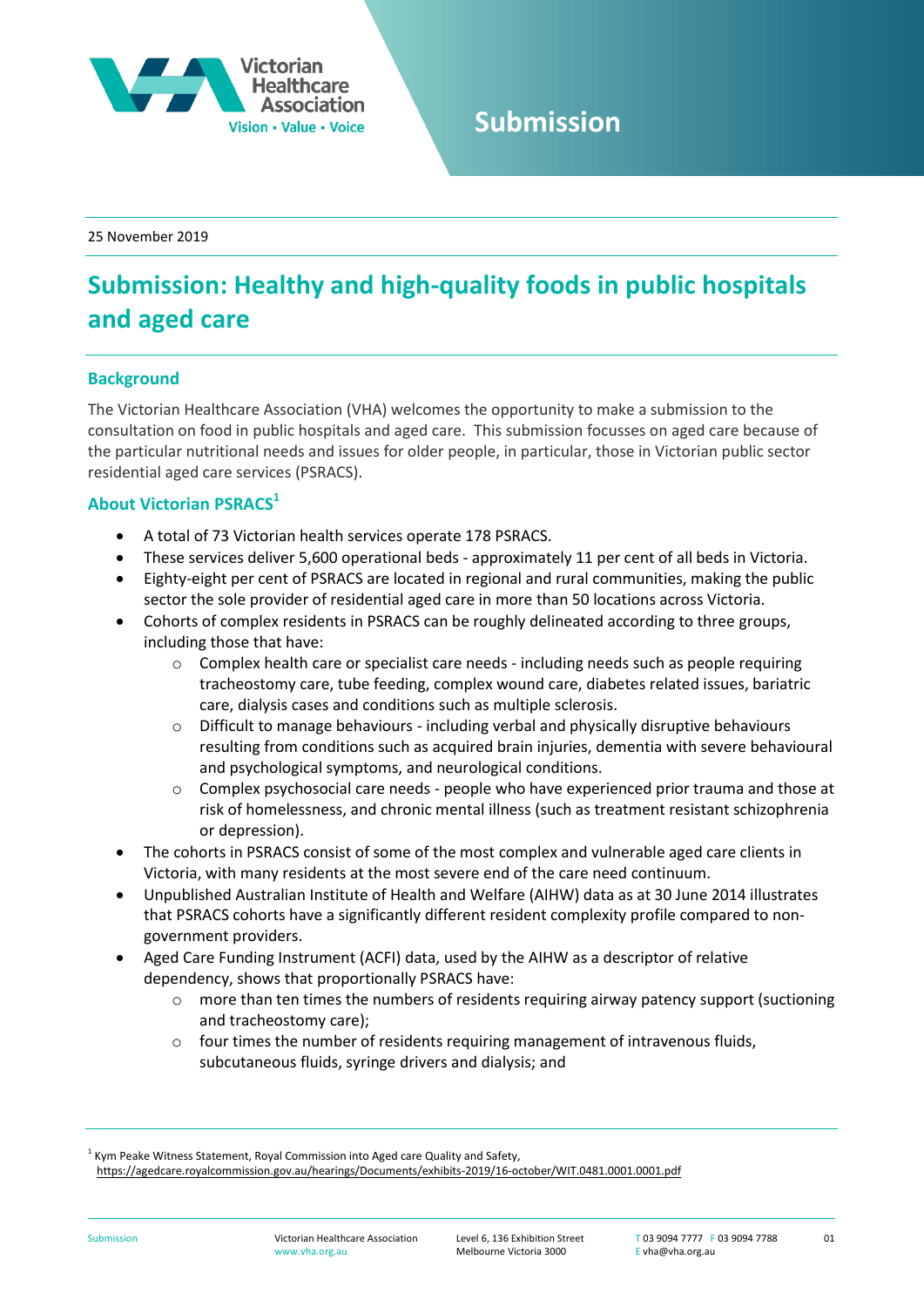o a higher number of younger (65-75 years of age in this context) residents with physical and verbal behaviour support needs when compared to non-government providers.

#### **Comments**

The VHA acknowledges the importance of nutritious food to maintain enjoyment and a healthy weight, but that in residential aged care there needs to be consideration of some important factors when it comes to the care of older people as outlined below.

It should also be noted that organisations providing Commonwealth subsidised aged care services are required to comply with Standard 4 of the Aged Care Quality Standards. Standard 4 outlines the expectations of a residential aged care provider as part of the assessment process.<sup>2</sup>

#### **Appetite loss**

- Many people with dementia experience appetite loss.<sup>3</sup>
- As a person ages there are normal appetite changes that occur, however a number of factors can impact on appetite including medications, changes to taste, depression, thyroid disorders, liver disease and many others.
- Loss of appetite also affects those ageing with loss of sensory stimulation such as smell deteriorates, taste alters and vision deteriorates which affects overall enjoyment of food.
- Appropriate assessment by expert clinicians is important e.g. dieticians.

#### **Weight loss**

- $\bullet$  One of the mandatory aged care Quality Indicators is unplanned weight loss.<sup>4</sup> Weight loss can be an indication of an older person deteriorating and therefore it is an important area to monitor. Conversely, with obesity rates increasing weight loss may be a preference for some residents.
- There may be the need for high protein/calorie/fat food for residents to maintain healthy weight.

## **Human rights/dignity of risk**

- Aged care residents should have the right to choose to eat or not, the same as any other member of the community.
- An individual should also have the right to eat what they choose even if it may cause harm, for example:
	- o A diabetic requesting a sugary soft drink.
	- $\circ$  A resident with dysphagia may be on a mince-moist diet but they want to eat toast.

## **The dining experience**

- The food itself is only one part of the dining experience for the resident. The whole event/dining experience needs to reflect quality care.
- People in aged care should be able to choose the times they eat.
- Choice needs to be considered for those with modified diets.
- The survey does not take into consideration a benchmark as many compare food in aged care to a restaurant not to meals they would have in their own homes.

<sup>2</sup> [https://agedcarequality.govcms.gov.au/sites/default/files/media/Guidance%20and%20resources%20for%20providers%20to%20support%20the%20Aged%20Care%20Q](https://agedcarequality.govcms.gov.au/sites/default/files/media/Guidance%20and%20resources%20for%20providers%20to%20support%20the%20Aged%20Care%20Quality%20Standards%20v3.pdf) [uality%20Standards%20v3.pdf](https://agedcarequality.govcms.gov.au/sites/default/files/media/Guidance%20and%20resources%20for%20providers%20to%20support%20the%20Aged%20Care%20Quality%20Standards%20v3.pdf)

<sup>&</sup>lt;sup>3</sup> <https://www.betterhealth.vic.gov.au/health/ConditionsAndTreatments/dementia-eating>

<sup>4</sup> <https://agedcare.health.gov.au/quality/quality-indicators/national-aged-care-mandatory-quality-indicator-program-manual-10>